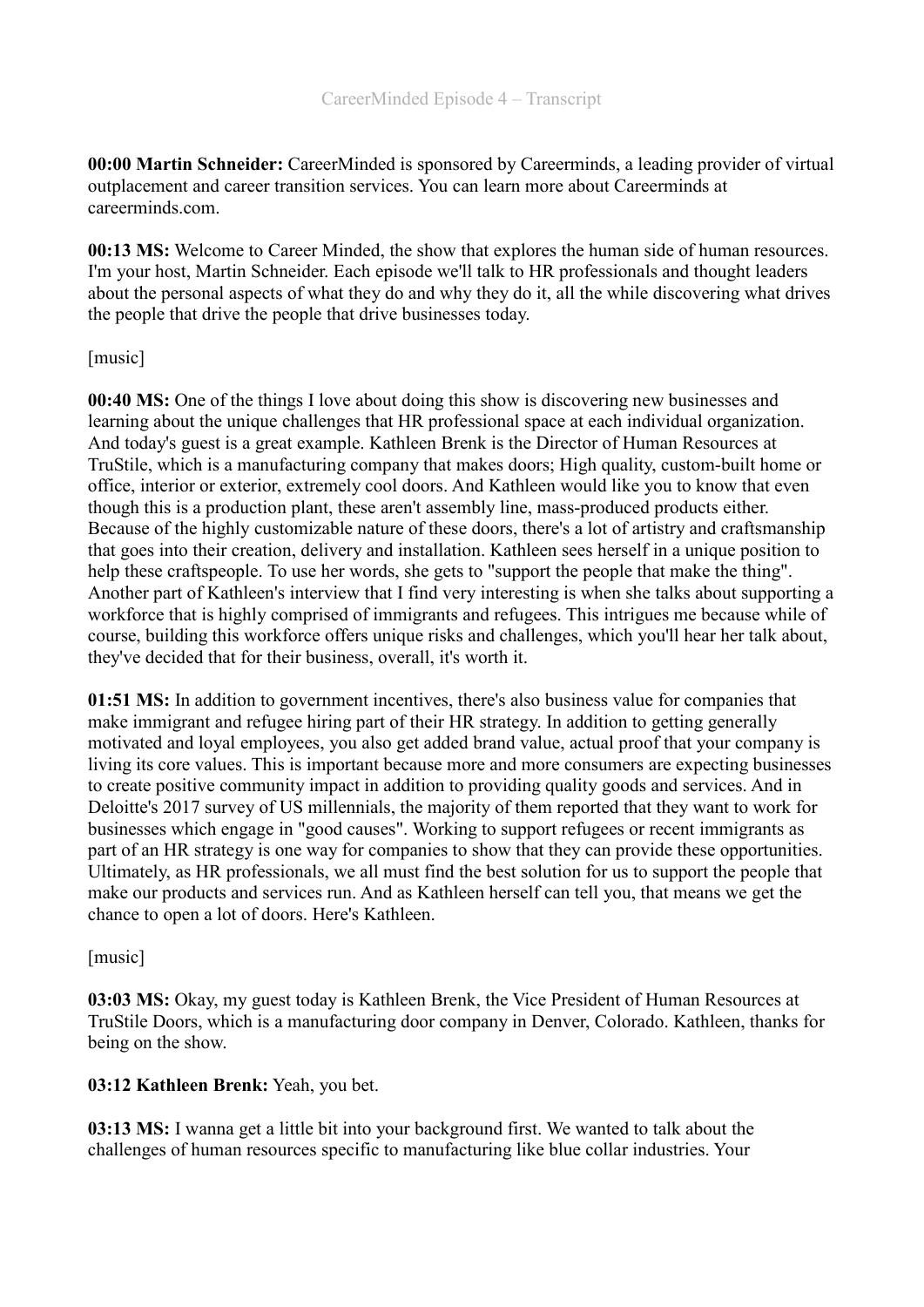background is not in doing HR for manufacturing, is it? You've got a couple of tech companies, career services firms, and then you made the transition to manufacturing last July. What was that like?

**03:36 KB:** Yeah, my career actually started in tech, and then I spent five years at a countertop fabrication shop, that was a subsidiary of the Home Depot, and then I had another five years in medical device manufacturing. So where I am now is sort of like coming home.

**03:56 MS:** My mistake. You started in manufacturing and then you went to tech, and then you came back. When we spoke before, you had some pretty choice things to say about tech companies trying to give you strategies in the HR sphere, in your particular industry. Can you talk to me a little bit more about that?

**04:14 KB:** Sure, I mean, my time in tech, I think just for me, it's kind of not my people and I know that folks in tech work really hard and are trying to develop amazing things, but for me personally, there's something about the workforce that makes a physical product and we're all working to pay mortgages and put kids through college, but the workforce that's in manufacturing, just for me, I feel like they're just a little more real life folks.

**04:52 MS:** Expand on that a little bit more, what's the differences between working HR for... I'll say blue collar even though I hate the term... For blue collar workers as opposed to your tech business industries, what needs do they need or what needs are different and how...

**05:09 KB:** I think how they get and absorb information is very, very different. You can't send an email to all of your employees because they don't all have email. They're working on the shop floor and they're making your product and they're worried about quality, and they're worried about the uptime of the equipment. And so how we communicate organizational information, keep them informed in a way that's transparent, is different. It requires face time, whereas in a tech firm, there's an app for that, there's an app for everything. Well, there's not... That's not always a solution when your workforce is English as a Second Language or maybe might not even have a smartphone. So it's just a different consideration for the workforce and how they get information.

**06:07 MS:** Have tech companies come and try to sell you on kind of those sorts of solutions? Have you had to turn down a few tech companies who have introduced HR solutions or tried to sell it to you at your job at TruStile or any of the other manufacturing places?

**06:24 KB:** Yes. Daily. And I would say moreso here, but I think that's a function of timing and role. So I've been out of manufacturing for six years. And I think that over the last six years, tech solutions for HR have become really, really hot. It's a big space, and I do think there's a lot of cool stuff going on but it's just not always a solution for, not just manufacturing but if you think about hospitality or even healthcare, those folks are not sitting around in front of a computer working, they're out and about and interacting with patients or customers or consumers and it's just a very different workforce. And so sometimes those tech solutions are not really the solution. I think what's frustrating for me is that folks either don't understand that or don't do their homework, but as a new VP that's like fresh meat, for sales folks, it's like, "Oh there's a new VP in this company, let me go see if I can sell her some stuff." Which I try really, really hard, honestly, to respect that effort and respond to people, and help them understand why my answer is no or my answer is not at this time.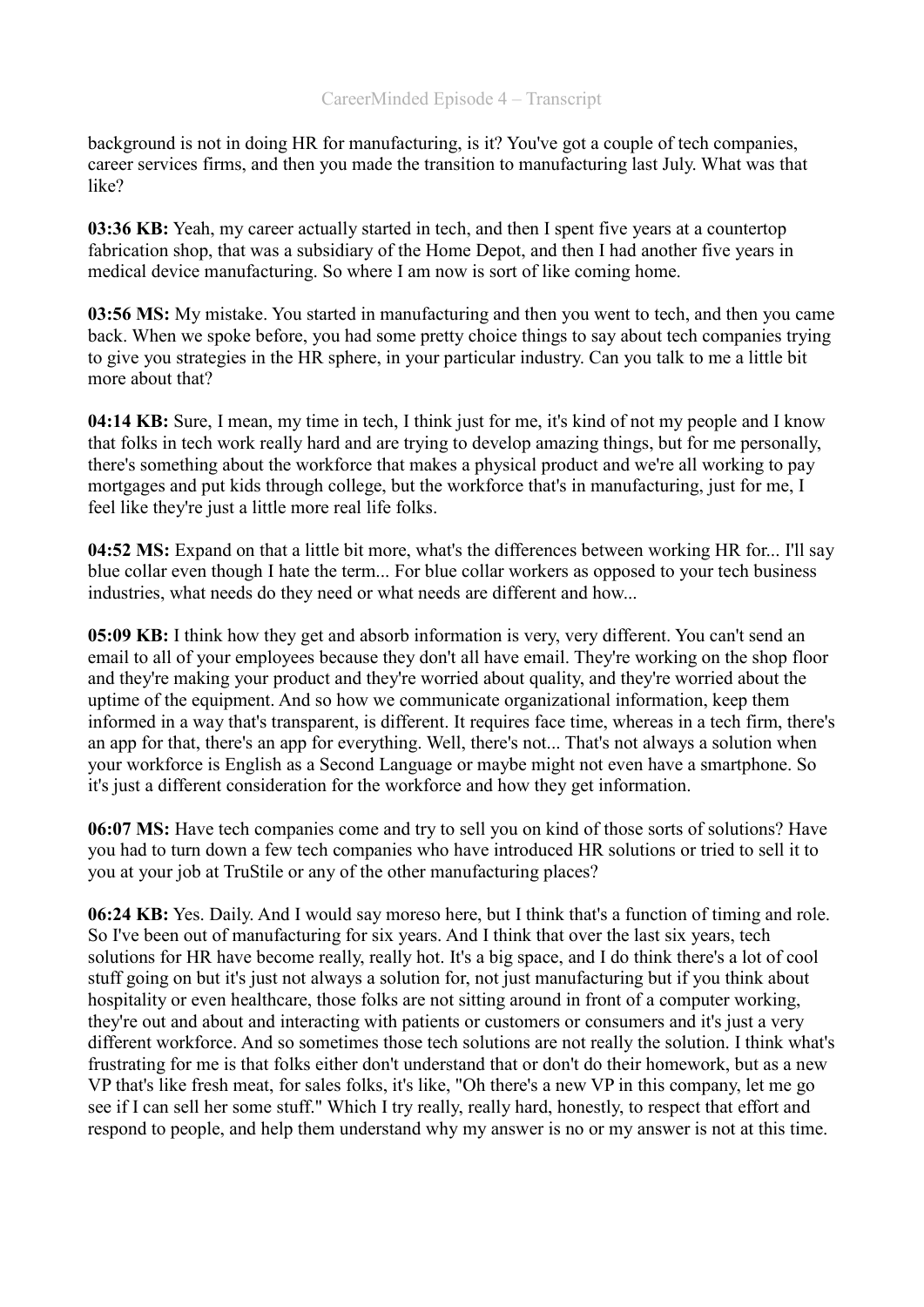**07:49 MS:** Well, let's go ahead and do that homework for them right now, let's make it easy for them. Tell me about TruStile and tell me... What I like just the past couple of minutes we've been talking is you clearly have a connection with the people that, the workforce that you're representing. Tell me a little bit about what TruStile does and what makes these people that you're representing so special to you.

**08:09 KB:** So, I'll start kind of jumping in the wayback machine. I grew up in Central Pennsylvania, in a fairly industrial town. My parents were both educators, but the vast majority of my friends' parents worked at BorgWarner, they worked at Caterpillar, and they worked at Harley Davidson. That kind of salt of the earth workforce, like I said earlier, feels like coming home to me. So coming here, in past manufacturing organizations, like I said, there's something about a physical product, and the product that TruStile makes, we make custom interior doors. They are incredibly high end, they're beautiful, they're going into multi-million dollar homes, they're going in to highend hotels, and we don't make a door until it's designed, either by an architect or an interior designer, custom home builder. And then we make the doors.

**09:13 KB:** So while it is a manufactured product, it's not a one after the other widget. Every door is unique. And so, the workforce that's here really has an eye for that. And so I think the craftsmanship that goes into our product makes for a really special workforce. They work really hard. We have a plant here in Denver. We have another plant in Iowa. I would say our total production team is probably about 350 or so, that work long days and we have a night crew and they work really hard and they care about the quality of the product.

**10:00 MS:** I'm looking at your LinkedIn profile right now, there's a bit you have here where you say that you are honoring the people that actually make the thing that makes the money, and I absolutely love that. It feels like you're really doing your best to honor these folks, these 350 people across two different plants. I also think it's real cool that these are not assembly line products, these are not mass manufactured, you're creating something customized and unique. Every time I speak to an HR person, one of the topics that gets brought up, including just a couple of minutes ago with you, is internal communications and some of the challenges. You mentioned that you can't do like an app. What are some of the new procedures that you've implemented or what are some of the challenges that you've had to face while working with manufacturing companies, either at TruStile or at the healthcare firm before?

**10:50 KB:** Yeah, some of the solutions that happen here with regard to internal communications, it's really not complicated, it's having structure and discipline to make sure that managers have the information that they need, so that when they have their shift kickoff meetings, they're able to share the right information with their folks. We have plant meetings every single month where we have time with the entire production staff, and that happens at both plants. Our CEO has open book meetings, usually, I'm gonna say five, six times a year, where we share how the company is doing, we're very transparent about the profitability of the organization, we rolled out profit-sharing last year which has been a really incredible way to engage folks in. You control your own destiny. If quality products were going out the door, guess what? We're more profitable and your profit-sharing check at the end of the year is bigger. Those are really simple little things that we can do. As well as being available. We don't walk out the door at 5 o'clock. I have really awesome folks that a couple of times a week, they're here until 7 o'clock, making sure that they're available for the night shift to come in and ask questions, and being really patient with our English as a Second Language team members, it's not complicated, but it just takes time.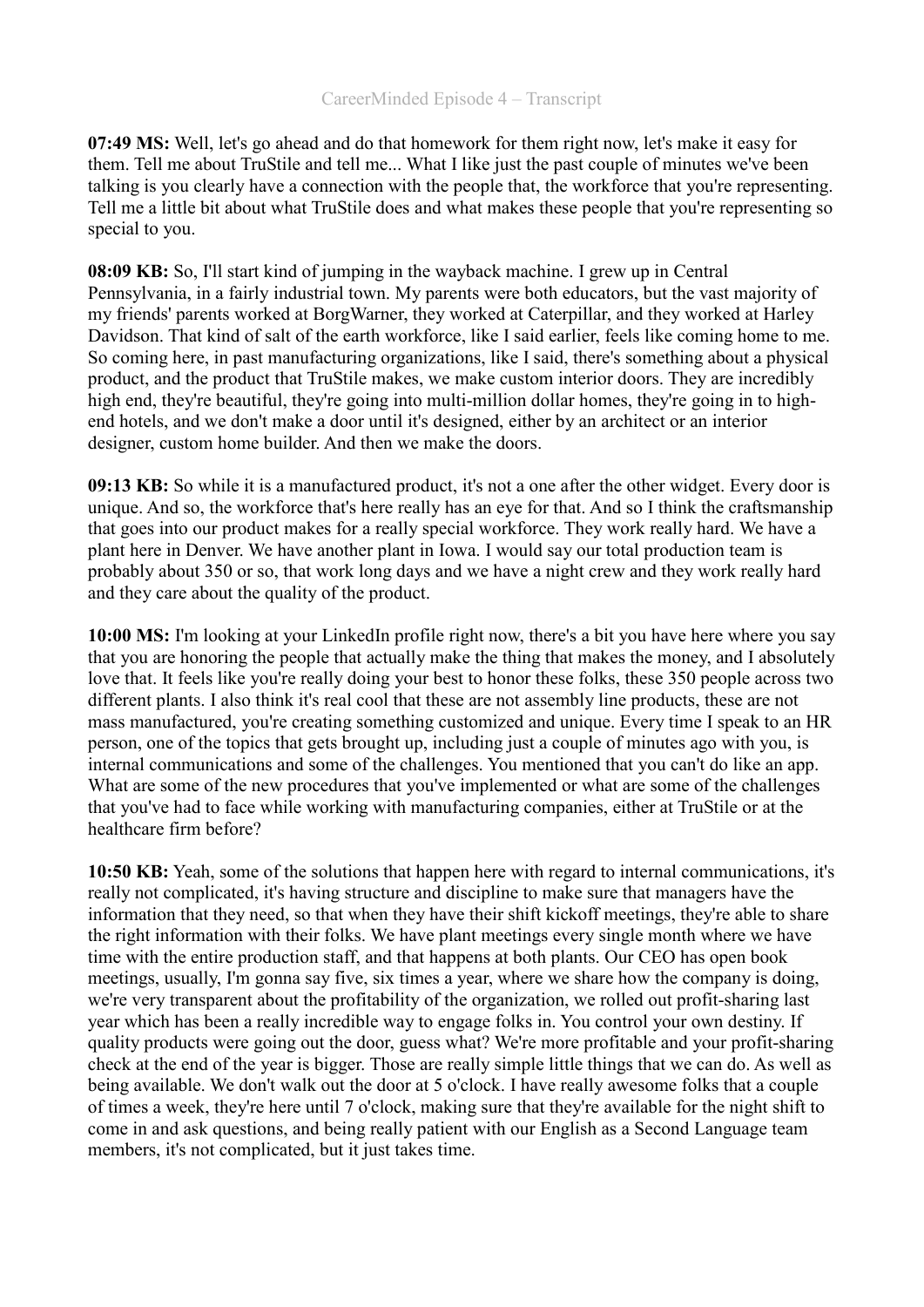**12:21 MS:** These are kind of your people, you get along real well with the people at your plant. You like to honor them and serve them. What was it like then a couple of years ago when you were working in the tech industry with people who are, let's say, not your people or just communicate or function in different ways for you, what was that challenge like for you and how did you still drive organizational cultures in an industry that may be not your top choice for communication?

**12:53 KB:** I think my challenge with software firms, while I certainly learned a lot in every single one of those experiences, I just felt like sometimes, the complaints were more whiny. I feel terrible saying that, right, because everybody's problems are real to them. And your reality is your reality. For me, it just felt just not real and that some of the complaints were superficial, I guess, whereas I feel like with folks on a production floor making a physical product, it's just a difference in life and what they're trying to achieve. We, at our plant here, we have probably 35% Burmese population and they are refugees, we have probably... And then another 35% Latino population, and the rest are a mix of people from all over the world, as well as from this country, obviously, and they're working for the same thing we are, but they're working frankly, a lot harder.

**14:14 MS:** Give me an example of the complaints that you're talking about, what are some of the issues that you have to deal with on the production floor? Some of the complaints that you would get that seemed to be kind of unique to that industry that you wouldn't get in a different firm?

**14:28 KB:** I mean some of the things that we try and assist with and fix, and find long-term solutions for here have a lot to do with making sure we have the right maintenance tech staff in order to keep the equipment up and running. Our workforce just wants to make a good quality product and so when equipment goes down, that's a problem. They don't wanna be standing around, they'd rather be making things than sweeping the floor, waiting for a machine to come back up. So making sure we have the right talent, so that their equipment is ready and running is a huge part of what we do. And looking at not just the problem in front of us, but what is the long-term solution and building out a really high quality, highly skilled maintenance staff. And then little things like a car has broken down and we have a fairly strict point system or attendance because without folks on the floor, we don't make a door.

**15:33 KB:** So we need people to be here, so we try and find all kinds of also just life solutions for people. And we're pretty generous with, like I said, we have a very large immigrant and refugee population, so we get it if you have to go home for a month or two to deal with family stuff sometimes. And so we try and be understanding of that and those are the kinds of things that draw me to this workforce.

**16:01 MS:** Yeah, I wanna talk a little bit more about the immigrant population and the refugee population. That's something that we haven't encountered before in our interviews and probably something a little bit unique to you. When it comes to HR stuff, when it comes to, I guess, even the nitty-gritty paperwork, but also fulfilling their needs, what are you doing to honor these people as they are integrated and to bring them in and to make them feel welcome? What are some of the things that you've had to implement while welcoming them?

**16:30 KB:** Yeah, we work really closely with some local non-profits that are involved with these folks' lives on a really intimate level, from housing and that sort of thing. Some of the things that are different is we have DREAMers on staff that are right now, really stressed out and really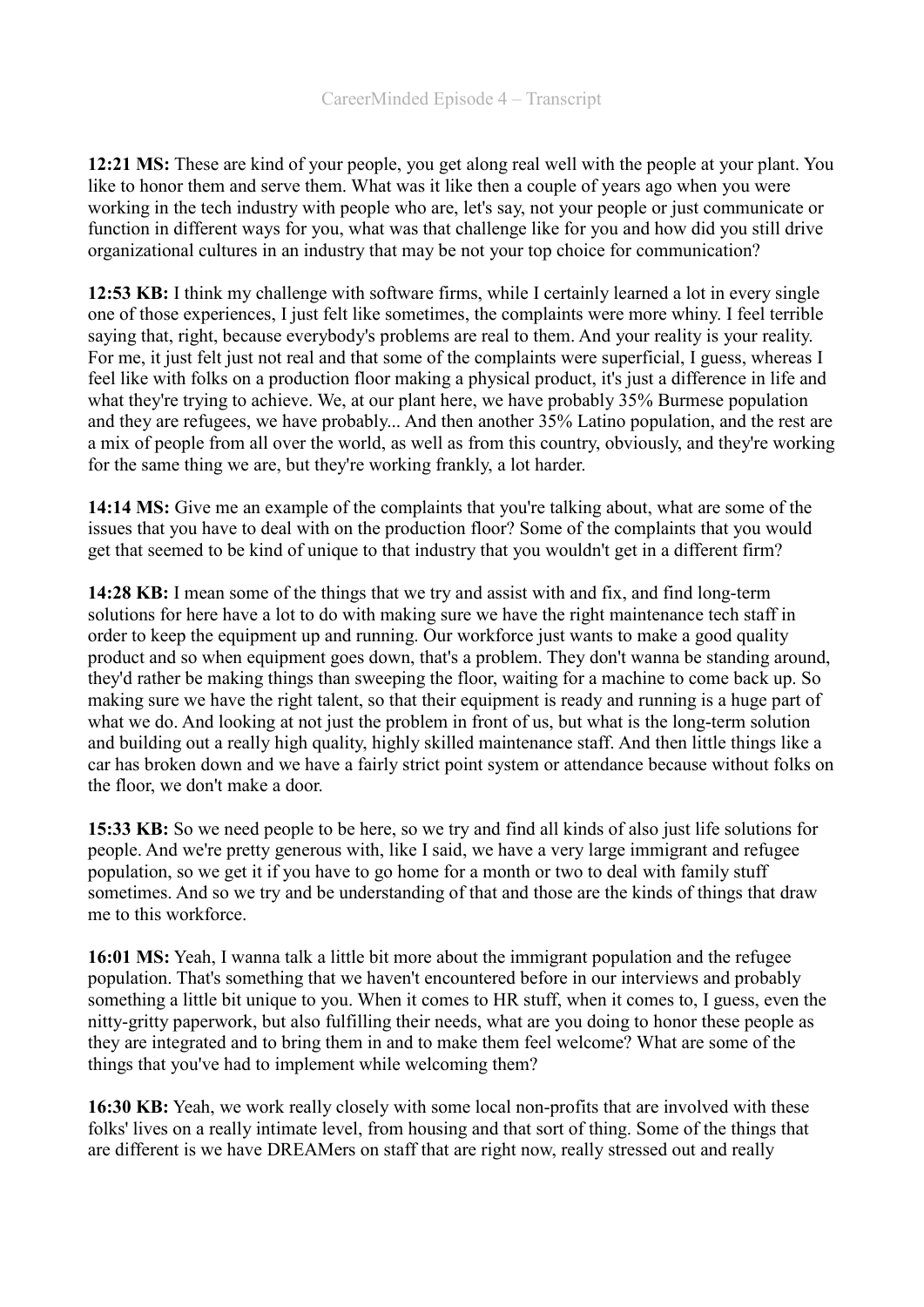### CareerMinded Episode 4 – Transcript

worried about what's going to happen. And obviously, certainly we cannot employ someone if they are not employable, but we do everything that we can to reassure them that as long as they can be here, we are here for them. The refugees that are here, they have Medicaid for a short amount of time when they first arrive in the country, so we make sure that they understand, "Hey, look, our medical plans work like this, and as soon as your Medicaid is running out, then we need to sit down and talk about your family situation, your situation with your kids... " So there is an aspect of social programs that we have to have a more intimate understanding of, based on our workforce. And I have a really incredible senior generalist here in Denver that has really ingrained herself with understanding those programs and how they work and when they end, and keeping on top of people's documentation and making sure we've got all of our... All of our ducks in a row, as it goes to make sure that all these folks can continue to work.

# **17:58 MS:** What's your favorite part of the job?

**18:00 KB:** My favorite part of the job in my role I would say it's twofold. I do love walking the floor and just seeing our product made. It's just a fascinating process. And going back into the area of the shop where a lot of detail work is done, where glass and molding is added to the door is really a craftsman's process. I love watching that. And then on the business side, we have a really amazing leadership team that is fairly egoless, which is pretty odd and unique. [laughter] It takes a certain amount of ego and self-confidence to be a CEO, right? Like...

## **18:42 MS:** Sure.

**18:43 KB:** But the leadership that exists here is so willing to listen and spend money where it makes sense, and shift and change, and really looking towards the future. This place has grown, since the downturn, has doubled in size, and we will double again over the next three years. And so keeping sort of the eye on the prize while still honoring the people that make the thing, that's what I'm here for, and so I'm really in a beautiful place from a career perspective, where it's a beautiful product, it's an amazing workforce, it's a leadership team that the executive staff is me, CEO, President and COO, and our SVP of sales and marketing. And so to be in an organization where HR is regarded at that level and we talk about business issues and how the people connect to that, it's really, I would say, I have found my happy place.

**19:56 MS:** [chuckle] That's great. I wanna talk a little bit about your volunteer experience. You were the co-chair of DisruptHR for about three, almost four years.

## **20:06 KB:** Yeah.

**20:10 MS:** I've been to some DisruptHR events. I really enjoy them. They're an organization that is a fresher idea of what human resources should be. A lot of real innovation comes from them and all of the speeches that I've seen at DisruptHR events are really cool. But my question to you would be, what drove you to that field? What do you think about HR needs to be disrupted? What about this thing that we do needs to be changed most in your opinion?

**20:37 KB:** I think if I could change one thing about the community at large, it would be for us to face business with a little less risk aversion.

### **20:52 MS:** Interesting.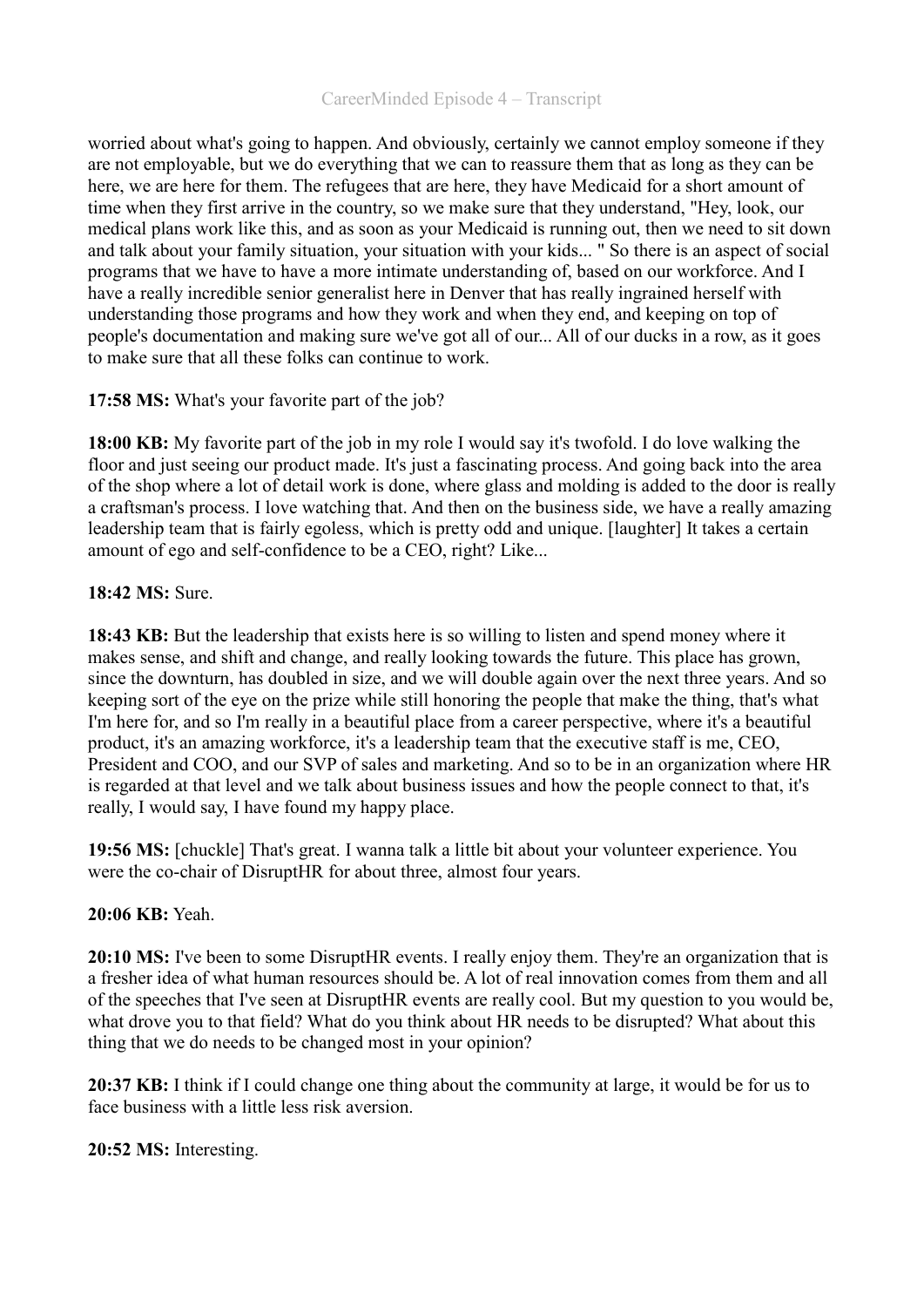**20:53 KB:** There's just a lot of fear-based kind of stuff. I think some conferences have a lot of fearbased content, and I'm not... Like I have had EEOC charges, I've been in organizations where we've been sued. I get that that stuff happens. That's life, that's the human condition. But I don't know that HR putting 5,000 policies into place to make sure that that we never ever have an EEOC charge or... That's not the real world and it's not gonna work anyway so [chuckle].. I'd rather have real conversations with people and talk through options than kind of this immediate, "No, we can't do that because of Title VII," Or, "No, we can't," and certainly we're all gonna adhere to the law, but I feel that if we simply approached problems from doing the right thing and being fair, that solves a multitude of issues. So that, honestly, I think is the one thing that I would change. There's all these conversations about blowing up performance reviews, and should we be people operations instead of HR or should we be employee experience instead of HR? But I think if you don't change your practice, and you don't start speaking the language of business and really understand and bring to the conversation the people aspect of business, then changing the name of HR to something else is lipstick on a pig.

**22:34 KB:** You haven't changed anything. That doesn't make a difference. What makes a difference is how we interact with the business. And for me personally, that is being less risk-averse, being willing to consider all of the stuff, not just the employment law that's in my head, 'cause certainly it's in my head, but I wanna understand the business and the product and the quality and the customer, and all of the things that make a business run and grow and the people are a piece of that puzzle.

**23:05 MS:** Looking at it more from a, almost an environmental, like a biodome sort of perspective, seeing the links in the environment.

**23:14 KB:** Yes, absolutely. When I first arrived here, we worked 12-hour shifts. Here in Denver, we have a plant where the door is created and assembled, and then we have another plant where if the doors were pre-hung, meaning, we build a jam, a door jam and put the door in the door jam, so when it arrives at the home, you really just stick it in a hole in the wall. And so I've done full 12 hour shifts with our supervisors. I wanna understand what their day is like, how much were they running around between these different plants? What does downtime do? What happens when people don't show up? How are they scrambling to get team members on the right machines in order for the doors to just keep getting made? I think again HR really understanding that and spending that kind of time, it changes your perspective. And frankly it changes the perspective of other people and how they view the HR function. Like are you a partner? Are you intimately integrated? Or are you sitting in an office, doing stuff?

**24:26 MS:** Alright, so I gotta ask. You seem really passionate about these people, you seem really passionate about this product. Tell me about the doors. Do you have a favorite one that you've seen go out? Can you describe one for me.

**24:39 KB:** Oh gosh, so we... I don't know where they were going, I think it was a home in Florida, but this door was probably... Well it was a set of doors and they were like eight feet tall, with a arched top and just really, really beautiful molding, and an arched top and it was sent out pre-hung. Not only did we build this really beautiful arched door, but we also created the jam. So, there's framing that goes around a door called a jam and that was arched as well. And so we have a craftspeople, woodworking craftspeople that literally take layer after layer of wood and glue, and